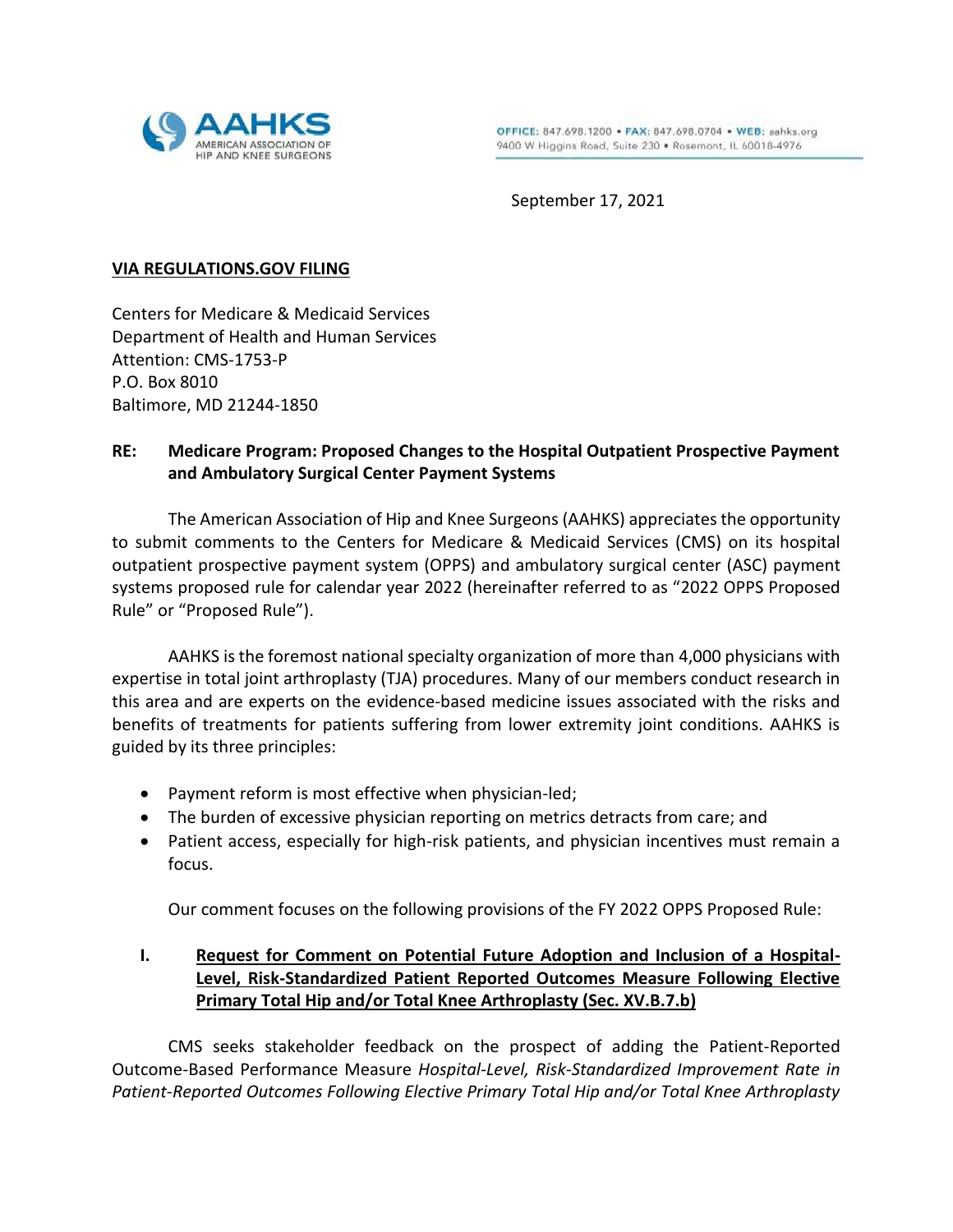(NQF ID# 3559) (hereafter "THA/TKA PRO-PM") in the future as a new measure to the Outpatient Quality Reporting (OQR) Program.

*AAHKS Comment*: We support the future addition of the THA/TKA PRO-PM to the OQR program. Development, dissemination, and adoption of provider-developed arthroplasty outcome measures has long been a priority of AAHKS in order to truly measure the value of joint replacement to patients. For arthroplasty, PROs are the best available means for a patientcentered measurement of functional status improvement, the ultimate objective of arthroplasty. AAHKS members were involved in the Technical Advisory Group and the Technical Expert Panel that contributed to the development of this measure.

The THA/TKA PRO–PM reports the hospital-level risk-standardized improvement rate in PROsfollowing elective primary THA/TKA for Medicare FFS beneficiaries aged 65 years and older. The THA/TKA PRO–PM uses four sources of data for the calculation of the measure:

- PRO data to measure substantial clinical improvement;
- Medicare claims data to identify eligible elective primary THA/TKA procedures for the measure cohort and additional variables for risk adjustment and accounting for response bias, including patient demographics and clinical comorbidities;
- Medicare enrollment and beneficiary data to identify race dual eligibility status;
- U.S. Census Bureau survey data to allow for derivation of a socioeconomic status (SES) index score
- *a. Feedback on THA/TKA PRO-PM*

We appreciate that the measure includes two joint-specific PRO instruments, the Hip dysfunction and Osteoarthritis Outcome Score for Joint Replacement (HOOS, JR) for completion by THA recipients and the Knee injury and Osteoarthritis Outcome Score for Joint Replacement (KOOS, JR) for completion by TKA recipients, as well as either the Patient-Reported Outcomes Measurement Information System (PROMIS)-Global or the Veterans RAND 12-Item Health Survey (VR–12) for risk adjustment. This aligns with recommendations of the *Patient Reported Outcomes Summit for Total Joint Arthroplasty* convened by AAHKS in Baltimore, Maryland on August 31, 2015 to obtain a consensus regarding the PROs and risk variables best suited for THA and TKA performance measures. Representatives from AAHKS, the American Association of Orthopaedic Surgeons, The Hip Society, The Knee Society, and American Joint Replacement Registry (AJRR), CMS, and the Yale-New Haven Health Services Corporation Center for Outcomes Research and Evaluation (Yale/CORE) participated to develop consensus and inform the use of PROs in the then-new Comprehensive Care for Joint Replacement Model (CJR). Clinical experts at the Summit:

 Recommended either the PROMIS Global or the VR-12 instruments to be used to collect general health information due to the redundancy that would result if CMS required both general health PRO instruments which each evaluate physical and emotional health, the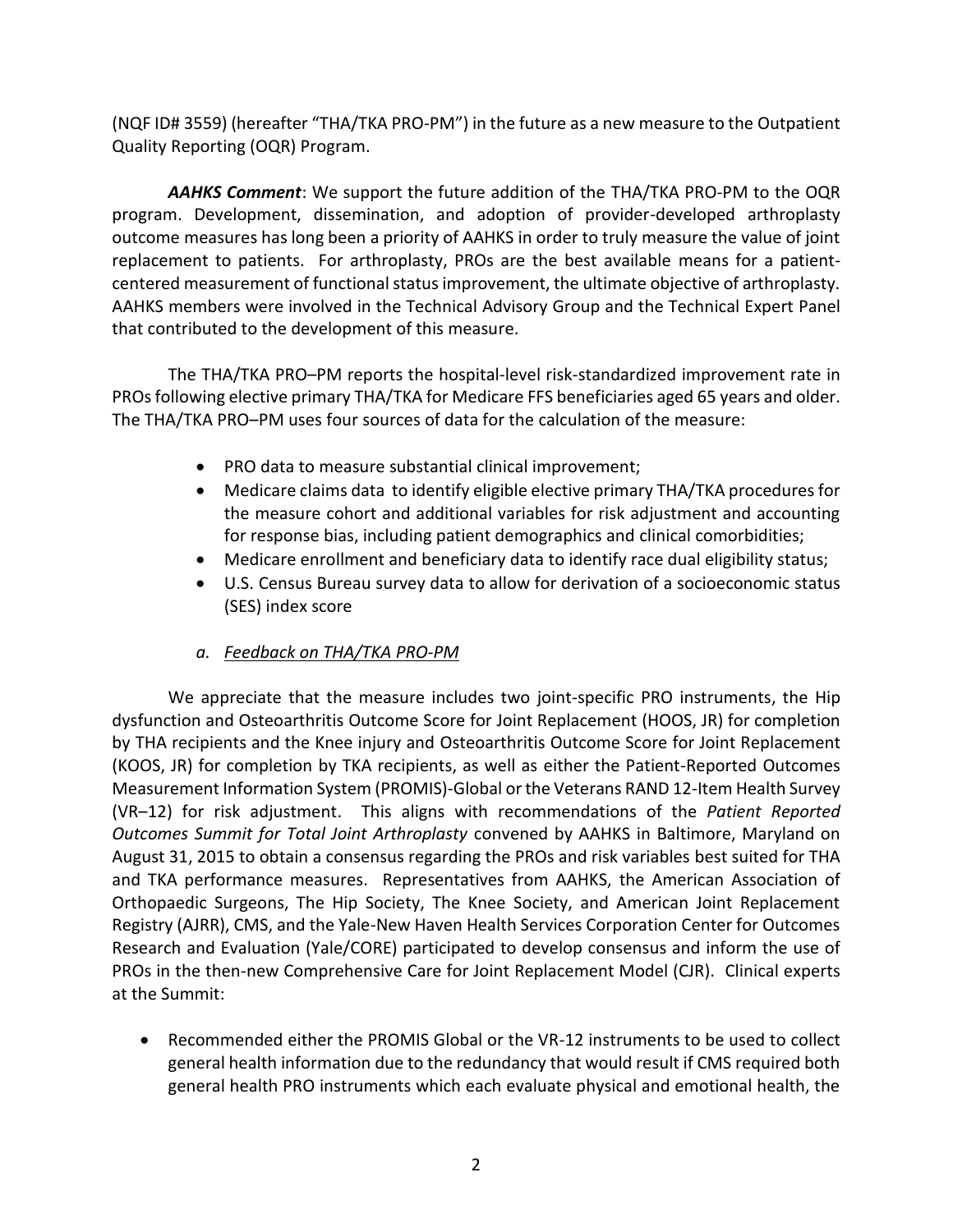significant investment the National Institutes of Health (NIH) in the PROMIS instruments, and the adoption of PROMIS Global instruments by many facilities

- Recommended KOOS, JR instruments to be used as an efficient and reliable short-form alternative to the full KOOS instrument as the appropriate disease-specific patient survey instruments for lower extremity joint replacement due to data validations demonstrating high internal consistency for KOOS, JR. and that the short-form instrument was highly responsive to joint replacement with a near-perfect correlation with both the pain and activities of daily living/function domains of the full KOOS and the WOMAC
- Declined to endorse the full KOOS instrument due to the substantial burden the instrument's overall length and number of questions would impose on patients, orthopaedic surgeons, and their staff
- Agreed to a small set of questions for risk adjustment, still contained in the PRO-PM.

We particularly welcome the risk model developed for this measure. Since 2015, AAHKS has consistently stressed the need for a vigorous risk adjustment methodology under arthroplasty quality and performance measures. Without such risk adjustment, measures could be used to penalize the hospitals and surgeons that treat the sickest patients.

Furthermore, as the CJR and other models shift to regional benchmarking, hospitals and arthroplasty practices that disproportionately care for medically complex patients will be in direct competition with those that treat a healthier patient base. Without incorporating risk adjustment, performance measures could incentivize cherry-picking and lemon-dropping. We have long favored the inclusion in risk adjustment of sociodemographic factors of patients and their use in this measure mirrors the recent addition of socioeconomic adjustment in the CJR. To mitigate even the perception of sociodemographic risk, we recommend stratification by proportions of dual-eligibility similar to what is now used by the CMS Readmission Reduction Program; this would allow comparison of like hospitals and would harmonize with that program. We also support the extension of the postoperative assessment period to 300 to 425 days to better assess the long-term impacts of the procedure.

### *b. Data Collection, Submission, and Implementation*

If and when CMS ultimately proposes formally to add this PROM-PM to the OQR, a phased implementation path will be necessary. Our members' experience with PROMs reporting in CJR participating hospitals finds that it takes several years for all the arthroplasty related care components in a hospital and surgeon practice to coordinate on the collection and reporting of PROMs. This is especially the case for reporting on outpatient procedures as the addition of outpatient THA/TKA to the CJR is a new development. Some larger, CJR-participating facilities may be ready now for mandatory reporting but smaller facilities will require several years. The PROM collection and reporting is valuable and appropriate in this case, but it is nevertheless an administrative burden on multiple parties that make a PROM capture rate of 60-70% a challenge. We recommend a two-year voluntary reporting period before reporting becomes mandatory. Further study is necessary on eventual exemption criteria for hospitals. Specifically, notwithstanding the fact that CareCompare reports the number of facility patients that are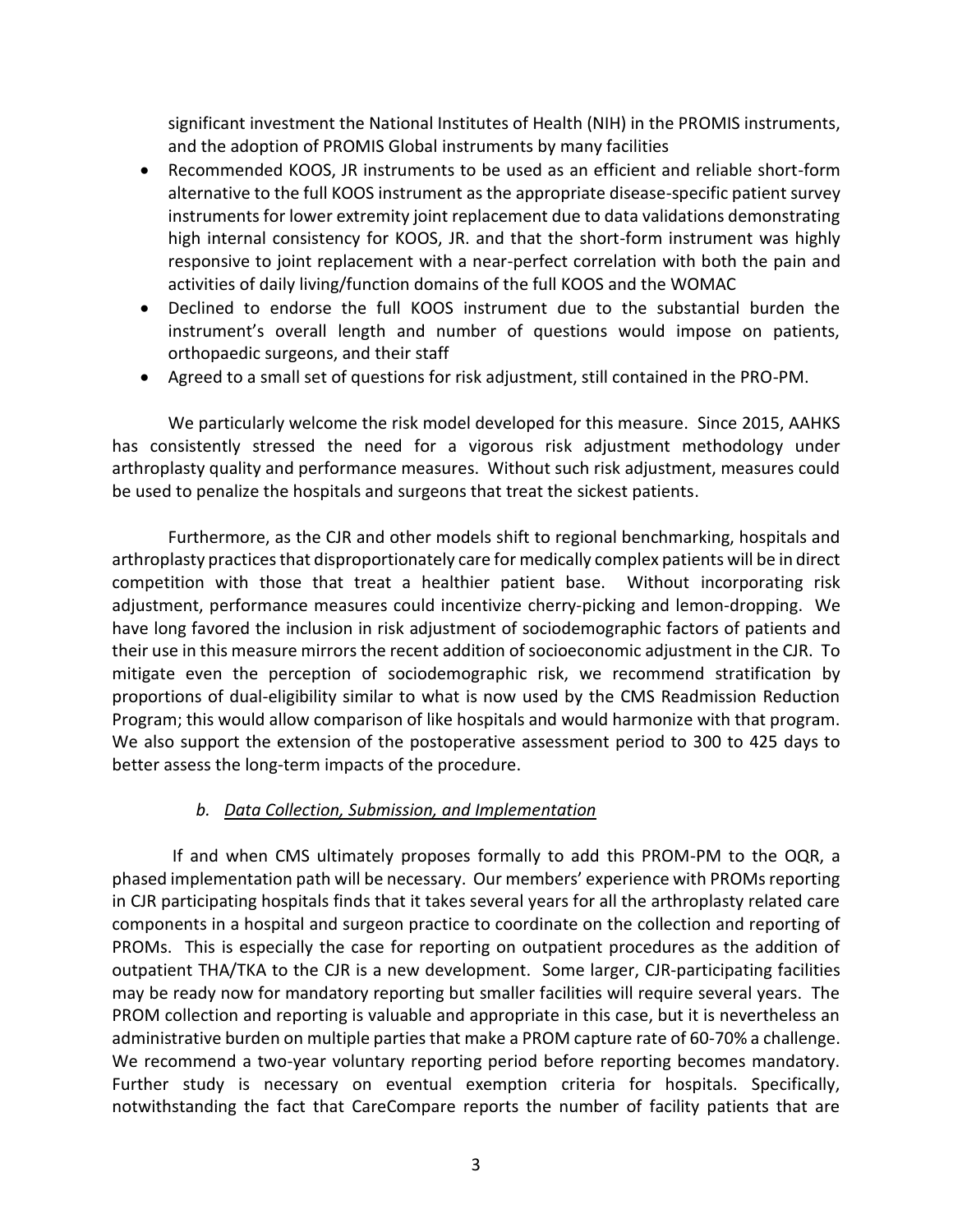assessed for each measure, the question remains of how small a facility or its arthroplasty volume must be before there is insufficient data to meaningfully project that quality of arthroplasty procedures using this PROM-PM.

Regarding data collection and submission, self-reporting through an arthroplasty-specific registry has several benefits. The self-reporting gives participating facilities better real-time appreciation of their current PROM performance. Further, this is an opportunity to encourage provider utilization of QCDRs, such as the American Joint Replacement Registry (AJRR), which is the registry primarily used for physician-level reporting for CJR, BPCI-A, and MIPS. AJRR supports a PROM platform for facilities to easily collect and upload PROM submissions. Additionally, AJRR has formed multiple partnerships to include more approved PROM technological vendors. These efforts have led to substantial growth in PROMs capture. By the end of 2019, 209 sites have submitted PROMs to the AJRR, which is an increase of over 13% compared to 2018. The AJRR has the additional advantage of compliance processes that audits data quality to ensure completeness of data submission.

### *c. Aligned PROMs Across Settings Where Elective THA/TKA are Performed*

We believe the THA/TKA PRO–PM measure is appropriate to hospital outpatient departments, ambulatory surgical centers, or hospital inpatient procedures followed by observation stays. As CMS is aggressively incentivizing the performance of arthroplasty in noninpatient settings, it is important that performance measure data is developed to compare the impact on patients across different arthroplasty sites of care. As we have noted to CMS before, little data exists on outpatient arthroplasty performance in the Medicare population. Some additional time may be necessary for ASCs and outpatient departments to develop the policies and procedures to collect and report this data, but it must be required eventually. Ideally, all Medicare arthroplasty facilities will be measured on the same mandatory performance data.

### *d. Considerations Unique to THA/TKA*

*Hospital-Level, Risk-Standardized Improvement Rate in Patient-Reported Outcomes Following Elective Primary Total Hip and/or Total Knee Arthroplasty* (NQF ID# 3559) is a new measure but we anticipate its future value in other Medicare value-based care programs. If and when CMS is evaluating how to incorporate this THA/TKA PRO-PM into some other program to impact provider payment, CMS should establish a benchmark percentage rate of success for reaching a significant clinical improvement (the outcome of the measure) rather than requiring providers to compete for percentile rankings of success rates across tightly bunched score rates. This would help, especially in early implementation, to avoid marginalization of patients based on perceived risk factors and their possible loss of access to care.

Further, if scores are used to impact payment, CMS should consider replicating the stratified methodology of the Readmissions Reduction Program, wherein hospital performance is assessed relative to the performance of hospitals within the same peer group. We favor the method used by the Readmissions Reduction Program to stratify hospitals into five peer groups,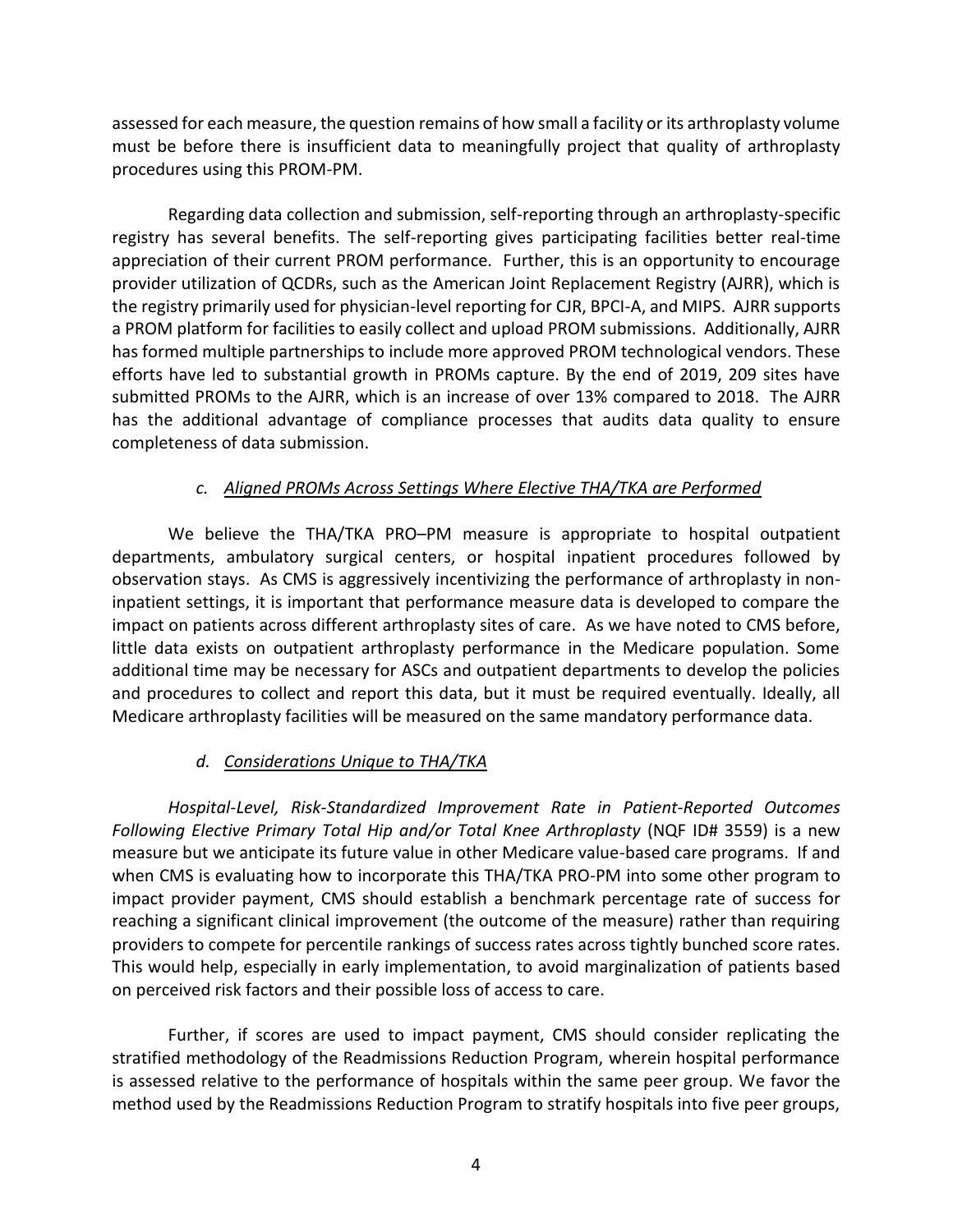or quintiles, based on proportion of the patient population dually eligible for Medicare and Medicaid.

## **II. Inpatient Only List (Sec. IX.B.2)**

## *a. Proposal to Halt the Elimination of the IPO List in CY 2022*

Last year, CMS stated that it no longer considered the IPO list necessary to identify services that require inpatient care and began a process to phase-out the IPO list between 2021- 2023. Beginning in 2021, 298 musculoskeletal-related services were removed from the list. CMS now says that maintaining the IPO list gives the agency more ability to ensure patient safety by carefully reviewing procedures one-by-one for potential removal form the IPO list. Accordingly, CMS proposes that it will preserve the IPO and that in 2022, the previously removed musculoskeletal-related CPT codes will be returned to the IPO list.

*AAHKS Comment*: We have grave concerns over unanticipated secondary and tertiary impacts on care when regulatory standards on appropriate site of service are removed. We have previously expressed that CMS was moving too fast in removing many procedure from the IPO list on a case-by-case basis under pre-existing regulatory standards. Therefore, we support halting the elimination of the IPO list in 2022 and returning to it those procedures that were removed en masse in 2021. Procedures should be removed after thorough evaluation confirms independent evidence that satisfies all five regulatory criteria.

### *b. Topics and Questions Posed for Public Comment*

i. Should CMS maintain the longer-term objective of eliminating the IPO list? If so, what is a reasonable timeline for eliminating the list? What method do stakeholders suggest CMS use to approach removing codes from the list?

For the reasons stated above and below, AAHKS does not perceive a current need wholly to eliminate the IPO list.

> *ii.* Should CMS maintain the IPO list but continue to streamline the list of services included on the list and, if so, suggestions for ways to systematically scale the list back to allow for the removal of codes, or groups of codes, that can safely and effectively be performed on a typical Medicare beneficiary in the hospital outpatient setting so that inpatient only designations are consistent with current standards of practice?

We do not see a current need to streamline the list of services on the IPO list. Procedures should be removed from the IPO list only after thorough evaluation confirms independent evidence that satisfies all five regulatory criteria: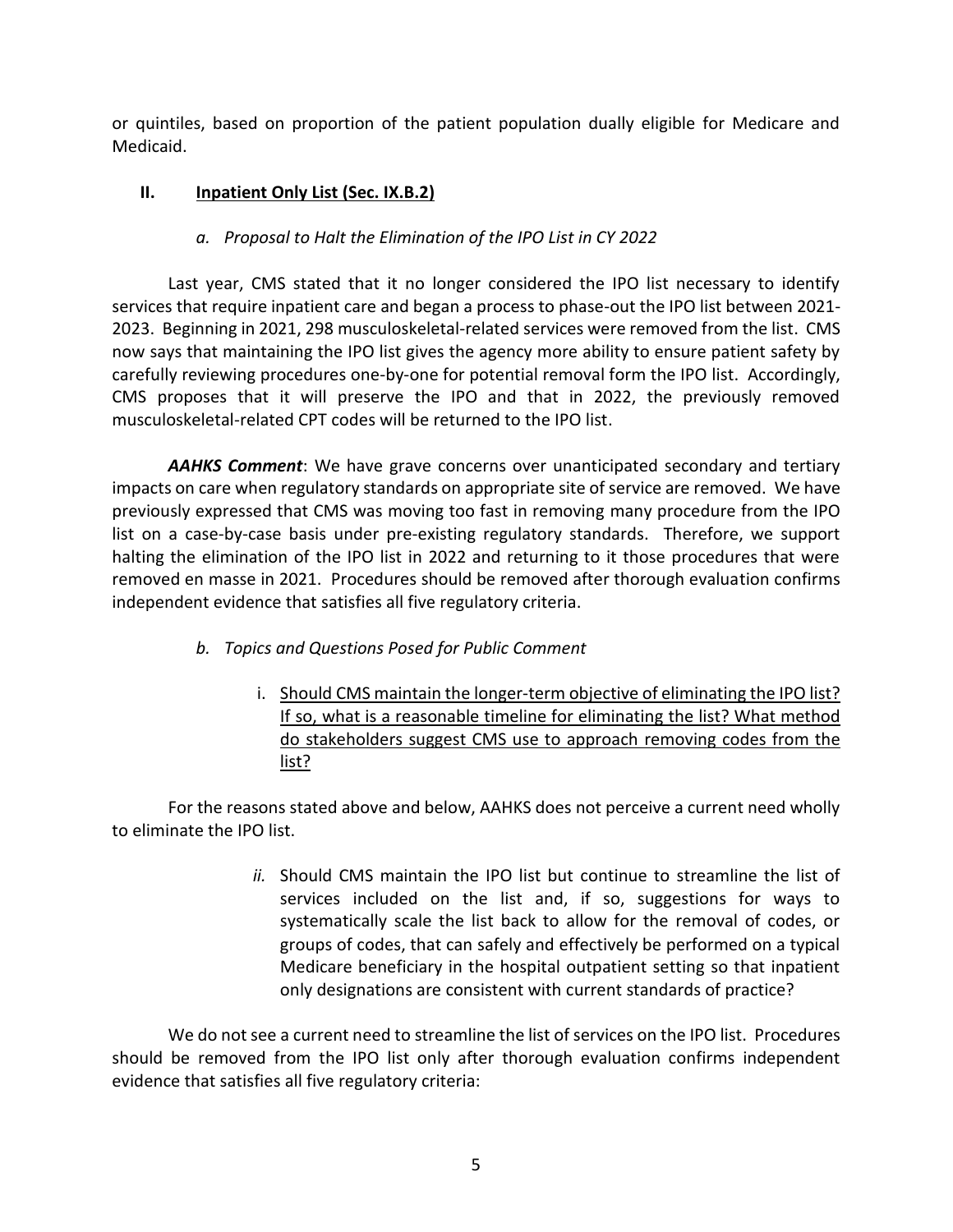- Most outpatient departments are equipped to perform the procedure for Medicare beneficiaries
- The simplest procedure described by the code may be performed in most outpatient departments
- The procedure is already being performed in numerous hospitals on an outpatient basis
- It would be clinically appropriate for some Medicare beneficiaries in consultation with his or her surgeon and other members of the medical team to have the option of a procedure as a hospital outpatient, which may or may not include a 24-hour period of recovery in the hospital after the operation
	- *iii.* What effect do commenters believe the elimination or scaling back of the IPO list would have on safety and quality of care for Medicare beneficiaries?

Removing procedures from the IPO list presents opportunities for patients and providers, but even in the best of circumstances, there are risks to patient safety and quality of care during the transition. This is the case for individually removed procedures when they rushed of the IPO list before provider consensus. This would be an even greater concern at an exponentially larger volume if the list were eliminated en masse or "streamlined."

As AAHKS has shared with CMS over the last 5 years, many of the adverse impacts from removing procedures from the IPO list arises from hospitals that drive provider admission status decisions based on perceived legal risks under the two-midnight rule. CMS should be aware for procedures that are removed from the IPO list and subject to the 2-midnight rule, site of service and admission status are not determined solely by the physician and patient. In reality, many commercial payers and hospitals establish rules making outpatient status the assumed, baseline status for such procedures. Many payers make outpatient status the baseline because they prefer reimbursing care at a lower cost setting.

Many hospital compliance departments make outpatient status the baseline for FFS Medicare beneficiaries. This may be done for administratively simplicity, to minimize risk of violating the 2-midnight rule, or some other reason. We do know that in a recent AAHKS member survey, a majority of respondents reported that their hospitals were making outpatient status the default admission status for TKA procedures. Under each of these scenarios, it falls upon the physician to advocate for an exception when clinically appropriate. Therefore, a proposal to eliminate the IPO list means that many physicians anticipate the burden of more time spent fighting with payers and facilities over the most clinically appropriate admission status for a patient.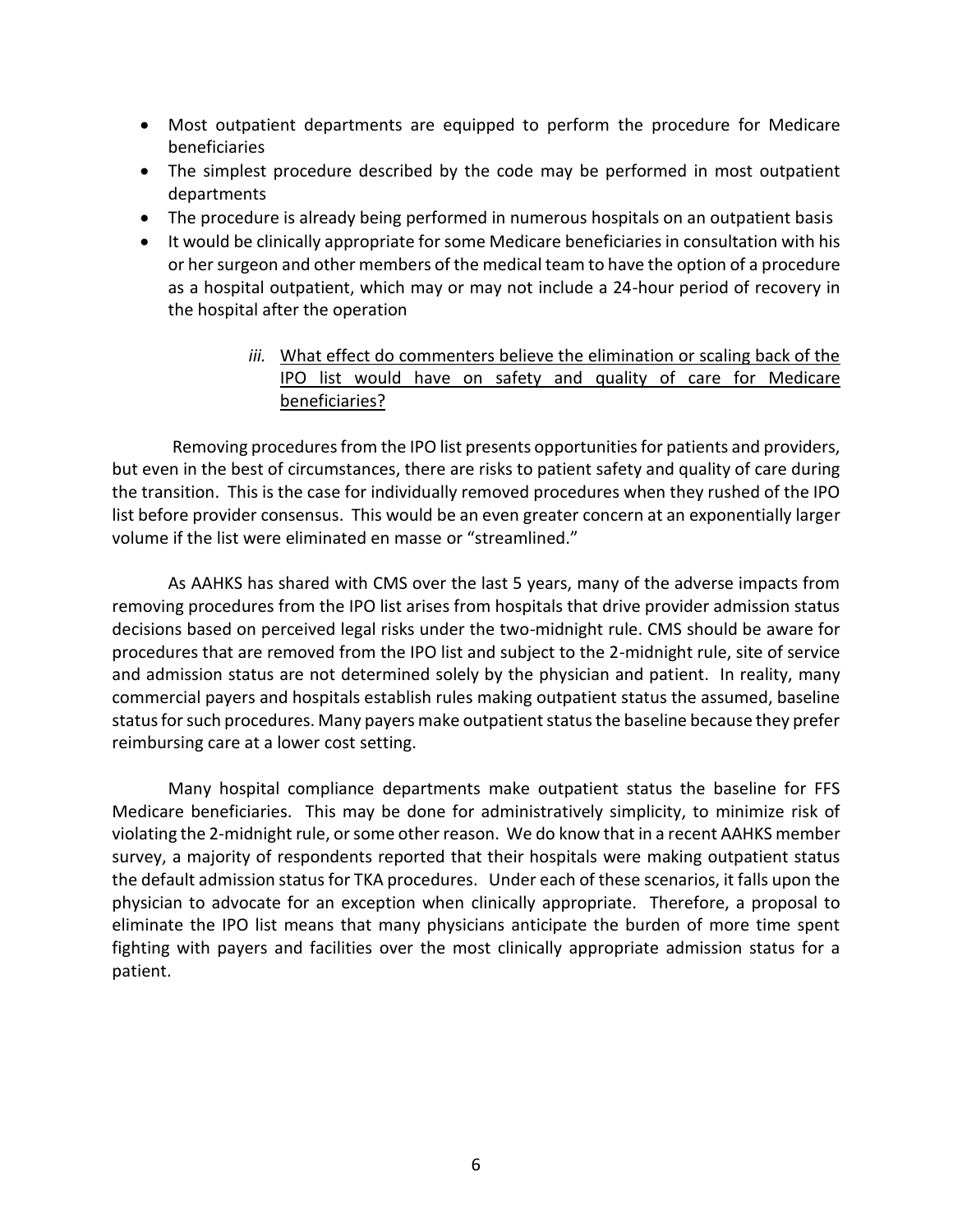Our members have also shared with us the following personal examples of dealing with hospitals when TKA was removed from the IPO list.<sup>1</sup>

> *An ASA llll risk level TKA patient with Parkinson's was denied inpatient status and while stable for 23 hour discharge, and voiding without retention signs, was sent home. I indicated ASA lll risk and readmission risk, but under the effect of CMS pay practice the utilization review staff insisted he did not qualify for inpatient stay. In less than 1 week he was readmitted with severe urinary retention, bladder distention compressed iliac veins which likely directly contributed to bilateral femoral vein DVT and PEs. He survived anticoagulation and is now doing well. Readmissions cost staggering.*

Another AAHKS physician shared the following:

*At one of the largest multispecialty physician groups, multiple traditional Medicare patients received bills that they would not have otherwise received because their total knee was completed as an outpatient procedure instead of documented as an inpatient. One patient recently received a bill for \$20,000. This new ruling is creating confusion for the patients who have no idea what the bill will be until after the surgery is completed. The surgeon and the staff are not able to tell patients what the cost will be which is really unfair to our patients. The healthy patients are being penalized for being healthy.*

Another AAHKS physician shared the following:

 $\overline{a}$ 

*We have absolutely no useful guidance for when to admit the patient or not. Our hospital has us start with the assumption that the patient will be an outpatient. I then use known risk factors to determine when I should admit. Usually when I reach 3 (obesity, OA, DM most commonly), I will admit. It does often prompt a call from hospital administration.*

iv. What effect do commenters believe elimination or the scaling back of the IPO list would have on provider behavior, incentives, or innovation?

<sup>1</sup> *See "Unintended Impact of the Removal of Total Knee Arthroplasty from the Center for Medicare and Medicaid Services Inpatient Only List," Yates AJ, Kerr J, Della Valle CJ, Huddleston JI, Froimson MI, [Forthcoming in Journal of Arthroplasty] (discussing survey results).*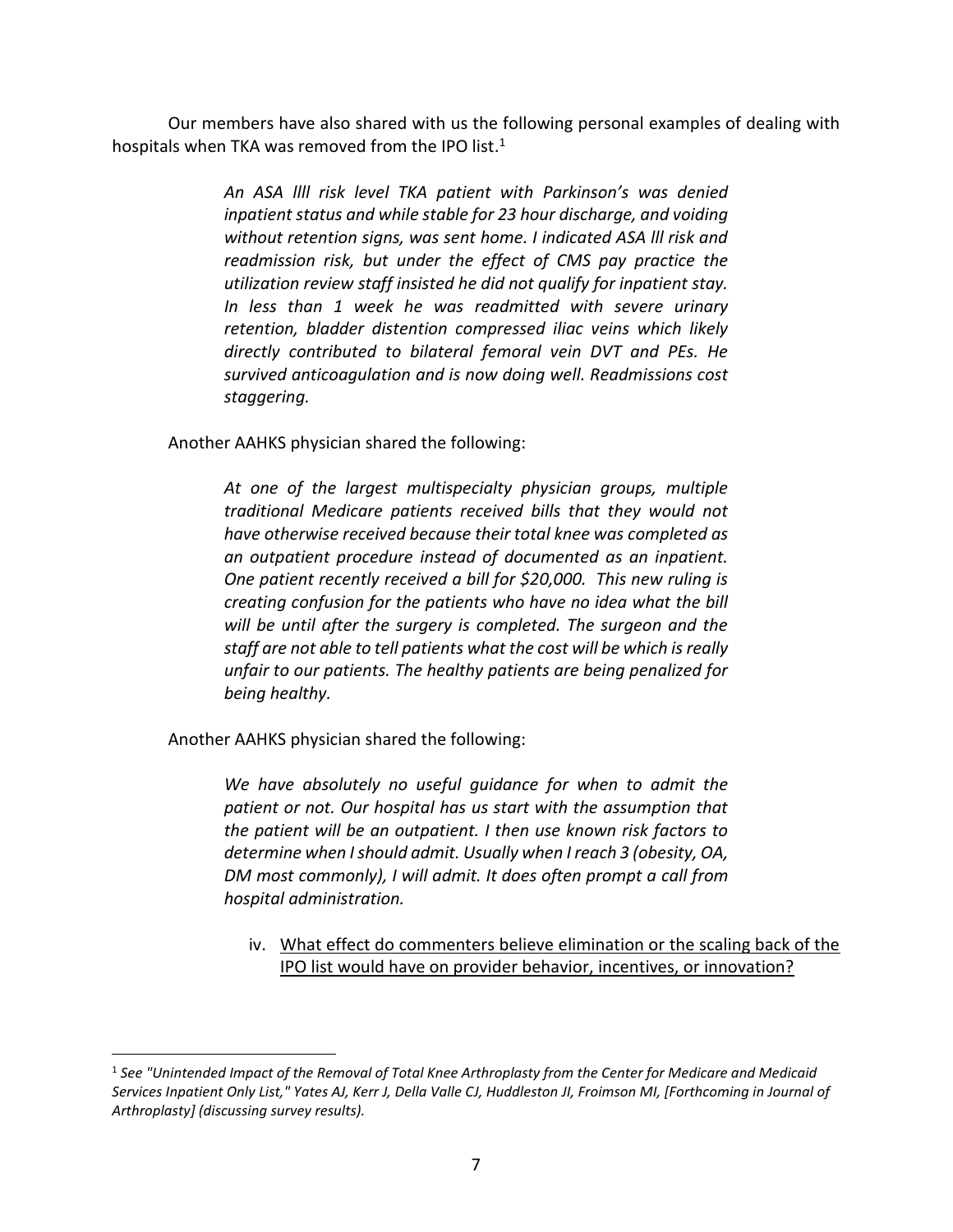As stated above, when high volume, high value procedures are removed from the IPO list, many commercial payers and hospitals establish rules making outpatient status the assumed, baseline status for those procedures. Many payers make outpatient status the baseline because they prefer reimbursing care at a lower cost setting. Many hospital compliance departments make outpatient status the baseline for FFS Medicare beneficiaries. This may be done for administratively simplicity, to minimize risk of violating the 2-midnight rule, or some other reason. Our experience is that not all hospitals review the essential physician-centric regulatory preamble language in the OPPS. In fact, a number of our members dealt with hospital legal departments that had not updated their 2-midnight rule compliance policies to incorporate the case-by-case exception policy added by CMS in 2016. The 2-midnight rule is very complex and CMS should not put individual surgeons in the position of trying to educate hospital legal departments.

We have shared with appropriate officials at CMS several concerning examples of Medicare Advantage (MA) plans citing the removal of TKA from the IPO list as a basis to initially deny coverage for *all* TKA inpatient admissions. Absent appropriate oversight, some MA plans will continue to use any pretext based on a cursory reading of CMS policy to drive as many TKA procedures as possible to the outpatient setting. In our member in 2019, 43% of 721 respondents reported that local MA plans had changed coverage policies to declare all/majority of TKAs to be scheduled as outpatient procedures.

These actions by hospitals and plans undermine surgeon's ability to treat Medicare beneficiaries according to the principle previously articulated by CMS:

> We continue to believe that the decision regarding the most appropriate care setting for a given surgical procedure is a complex medical judgment *made by the physician based on the beneficiary's individual clinical needs and preferences* and on the general coverage rules requiring that any procedure be reasonable and necessary.<sup>2</sup>

### v. What information or support would be helpful for providers and physicians in their considerations of site-of-service selections?

Based on the experience of our members in dealing with the removal of TKA from the IPO, we have come to learn of the essential role CMS must play in educating stakeholders on the 2-midnight rule, its exceptions, and outpatient selection criteria. It is not a risk but a certainty that some facilities will attempt to make outpatient the default admission status for many procedures. CMS has not updated its guidelines from 2018 on the intersection between TKA and the 2-midnight rule. Given the later removal of THA and the likely future removal of other procedures from the IPO, such guidance is in need of revision. Such guidance increases the likelihood of hospital awareness of CMS preamble statements on patient selection. It is a fact

 $\overline{a}$ 

 $2$  82 FR 52,523 (emphasis added).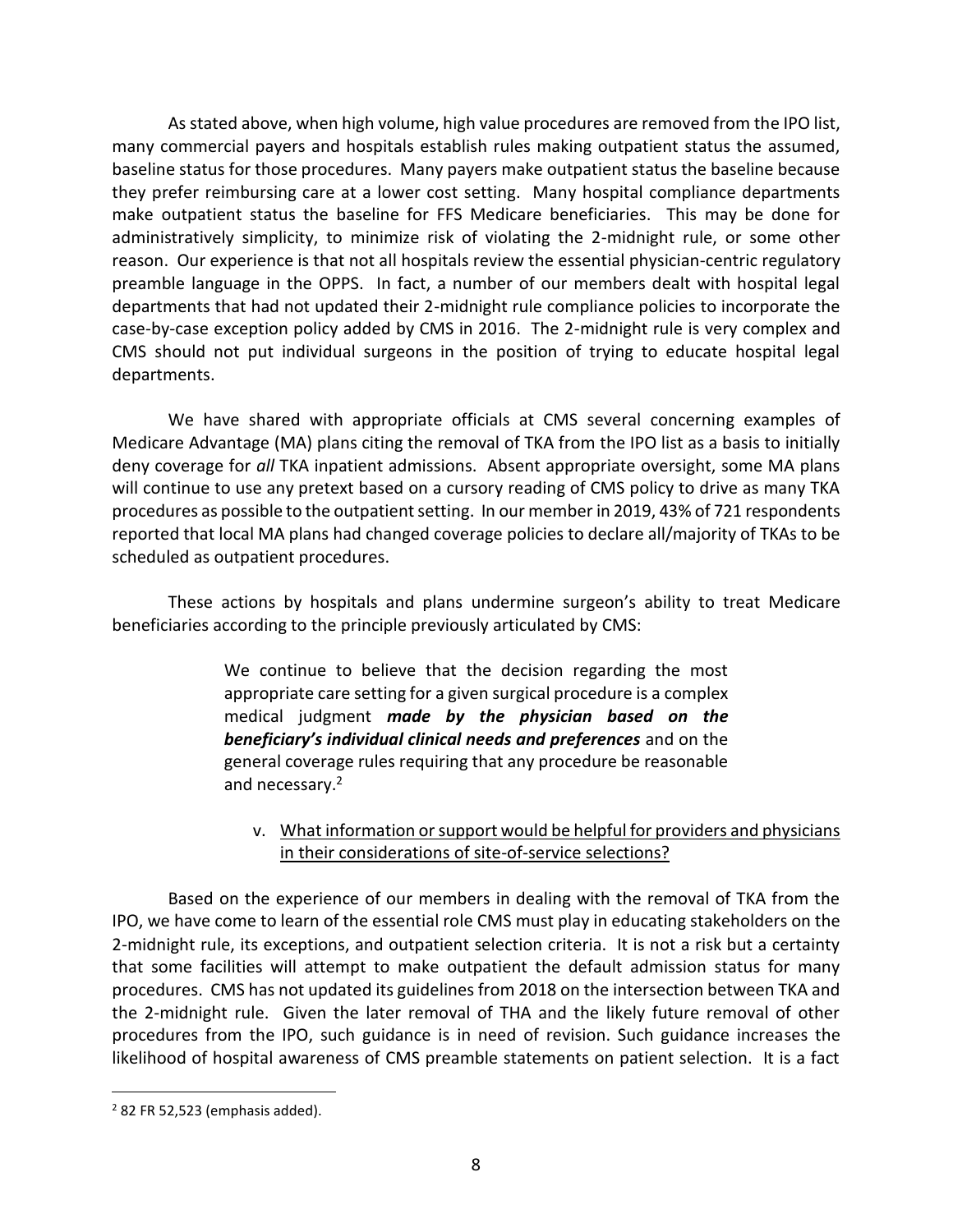that CMS is in a better position to educate hospitals nationwide. Otherwise, individual surgeons are left in a position to advocate and educate their hospital billing and compliance departments on Medicare guidance on patient selection.

One issue that should be addressed in updated guidance is additional relevant clinical examples. We appreciate that CMS Center for Clinical Standards and Quality (CCSQ) invited AAHKS to discuss the MLN Matters Guidance in February 2019 in an attempt to broaden consistent understanding of the policy. At that meeting, CMS requested that AAHKS submit additional clinical examples that should be added to the guidance. We provided to CCSQ in May 2019 suggested additional clinical examples most relevant for the THA or TKA patients typically encountered by our members.

We request that CMS use its existing tools of the Medicare Learning Network, Open Door Forums, trade press outreach, and MAC issuances to ensure physicians, hospitals, and MA plans understand key elements of how the IPO list removal and the 2-midnight rule impact procedures. Namely, that "the decision regarding the most appropriate care setting for a given surgical procedure is a complex medical judgment made by the physician based on the beneficiary's individual clinical needs and preferences."

> vi. Should CMS's clinical evaluation of the safety of a service in the outpatient setting consider the safety and quality of care for the typical Medicare beneficiary or a smaller subset of Medicare beneficiaries for whom the outpatient provision of a service may have fewer risk factors?

CMS' clinical evaluation of the safety of a service in the outpatient setting should consider the safety and quality for all types of Medicare beneficiaries, not only a smaller subset with fewer risk factors. This is because, in practice, hospitals and plans will push to move most typical Medicare beneficiaries to an outpatient setting regardless of surgeon wishes to limit such settings to the smaller subset of patients with fewer risk factors.

# **III. Interaction between Inpatient Hospital Admissions and the 2-Midnight Rule (Sec. X.A.2)**

CMS proposes to reinstate the policy whereby procedures that are removed from the IPO list on or after January 1, 2021 are exempt from the following reviews for 2 years: Site-of-service claim denials; Beneficiary and Family-Centered Care Quality Improvement Organization (BFCC-QIO) referrals to Recovery Audit Contractor (RAC) for persistent noncompliance with the 2 midnight rule; and RAC reviews for "patient status" (that is, site-of-service).

*AAHKS Comment*: We request that CMS create a new exemption from site-of-service claim denials, BFCC–QIO referrals to RACs, and RAC reviews for ''patient status'' (that is, site-ofservice, or the 2-midnight rule) for procedures that are removed from the IPO list. The term of this exemption should last until a removed procedure is performed in an outpatient setting a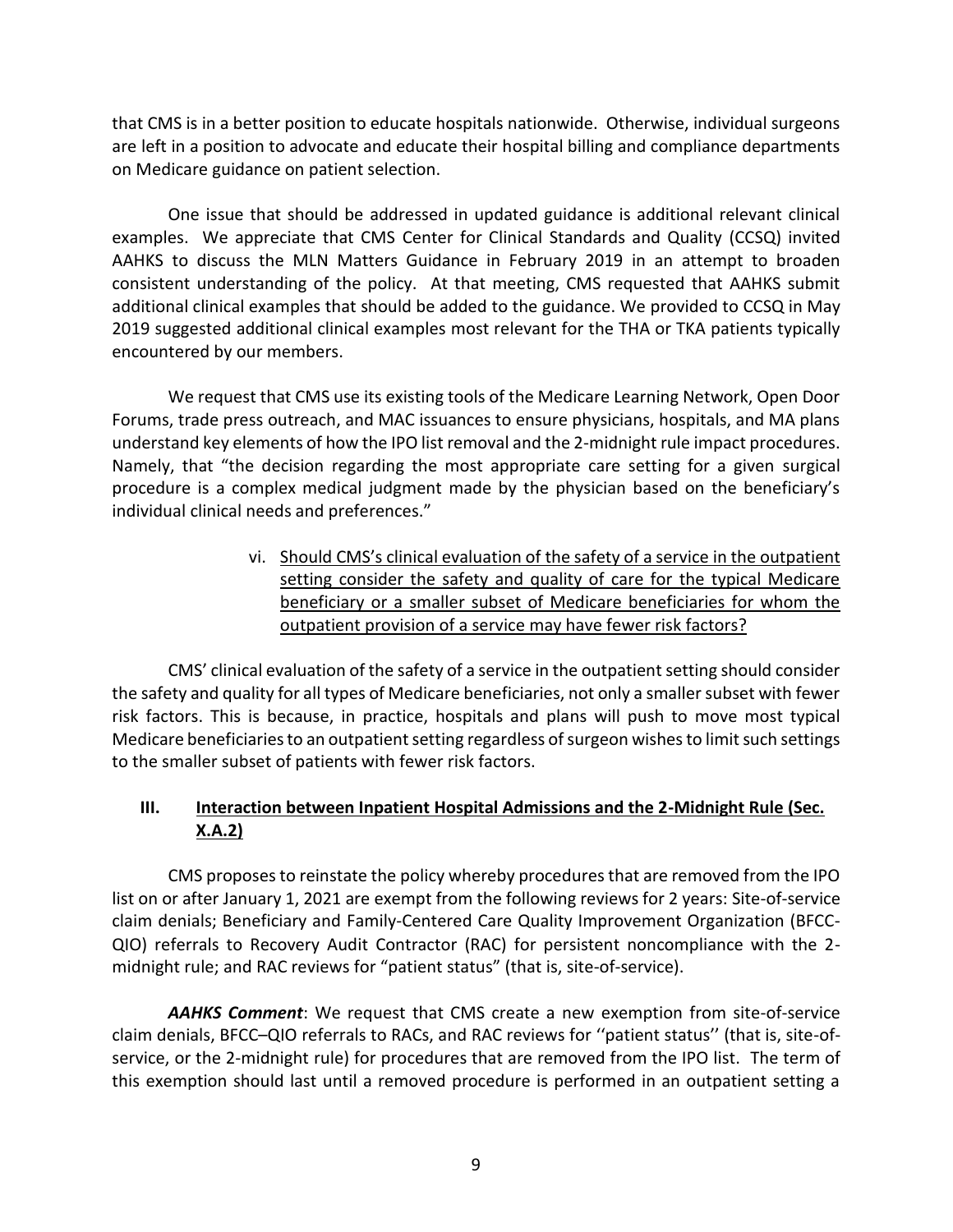majority of the time. Otherwise, such reviews only serve to incentivize hospitals to make outpatient status the baseline assumption for all newly removed procedures.

Such an exemption period is not solely for the benefit of educating physicians but also to educate facilities and their compliance departments on the totality of the 2-midnight rule *and all of its exceptions*. We have been surprised by repeated evidence and statements on the parts of various hospital compliance departments or CMS contractors who are unaware with the totality of the 2-midnight rule as laid out by CMS in section X.B.1.

Further, if the BFCC-QIOs are to have a meaningful impact in their provider education role under medical reviews during the exemption period, it is necessary that the QIOs are using the same standards as issued by CMS to stakeholders. CMS staff referred us to the document *BFCC QIO 2 Midnight Claim Review Guideline* which CMS shares with its QIO contractors.<sup>3</sup> In general, this document is an accurate and helpful description of overall claim review under all of the elements of the 2-midnight rule. However, the document does not address the fundamental question of how QIOs are construing the case-by-case exceptions. Specifically, what "patient history and comorbidities and current medical needs" or what "severity of signs and symptoms" justify and exception under the policy?

As shared with CMS CCSQ and in prior years' comment letters, anecdotal experience from our members suggests that the earlier BFCC-QIO contractors may not have been familiar with the Case-by-Case Exceptions Policy. Based on denial summaries received by some of our members, it appears that a BFCC-QIO reviewed the medical record for "documentation to support the expectation that the patient would require two midnights of medically necessary hospital care." The finding shared with providers did not address comorbidities or clinical severity addressed in the medical record. This is very concerning in light of the experience by some of our members with hospital compliance departments that were unaware of CMS' 2016 adoption of the Case-by-Case Exceptions Policy.

These concerns reiterate the need for CMS to work closely with specialty societies and hospitals to update and release helpful guidance on the 2-midnight rule as applied to procedures removed from the IPO list.

### **IV. Contraction of the List of ASC Covered Surgical Procedures (Sec. XIII.C)**

 $\overline{a}$ 

Last year, CMS adopted a new method to add procedures to the ASC covered procedures list (CPL). What had earlier been 5 factors under which CMS would exclude procedures from the CPL were converted to 5 factors that individual physicians should consider when determining whether a procedure should be performed on a particular patient in an ASC. This had the effect of essentially adding 267 surgery/surgery-like codes to the ASC CPL. CMS now proposes that it

<sup>3</sup> *BFCC QIO 2 Midnight Claim Review Guideline* includes a date stamp "Revised May 3, 2016 1:47pm", yet it lacks a title, citation to statutory or regulatory authority, or any attribution to CMS. We recommend these be added so that the document is given more deference and consideration by providers.